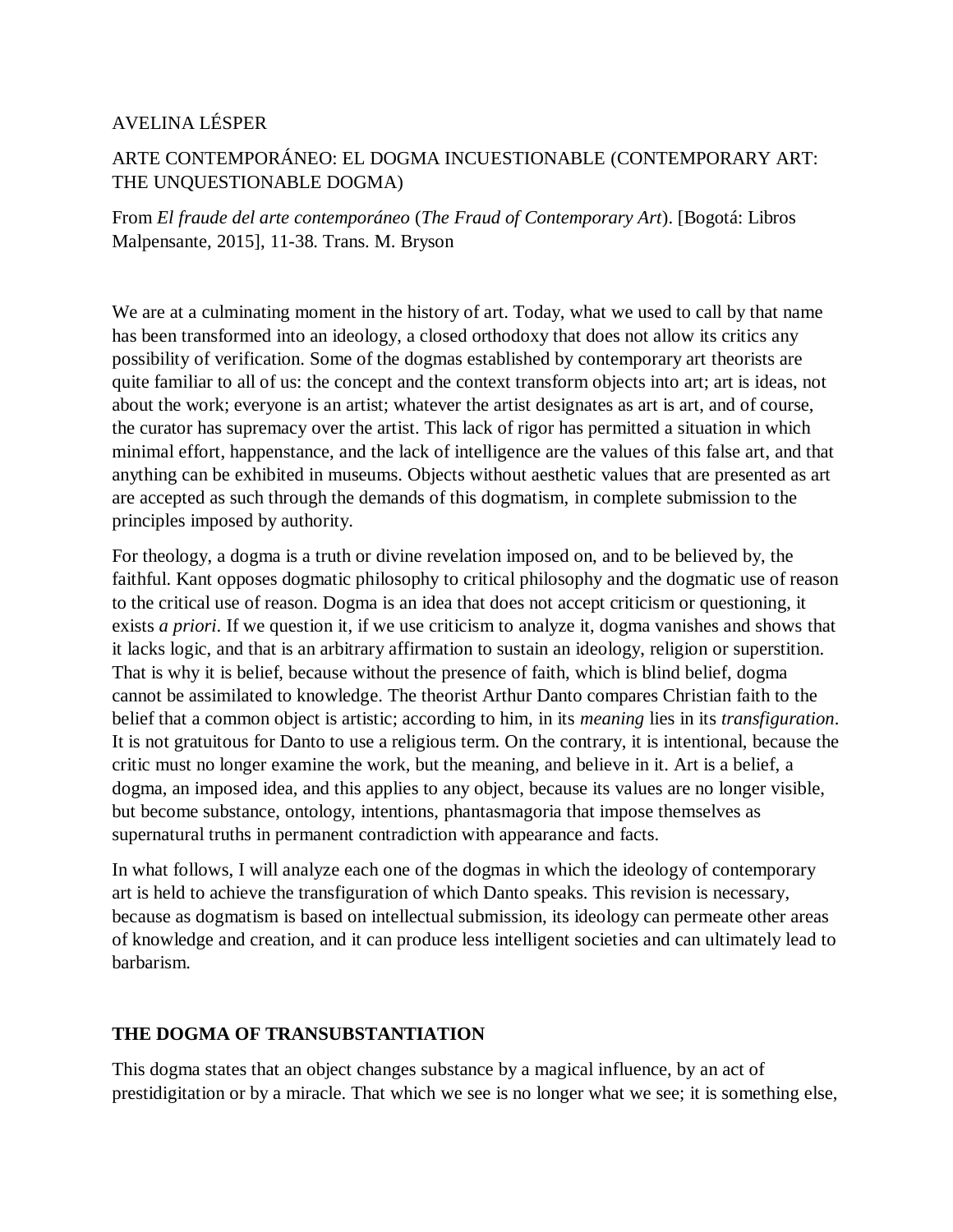not evident in its physical or material presence, because its substance has changed. This substance, which is not verifiable, is invisible to the eyes. For it to exist we must believe in its transformation. The transubstantiation of art is divided into two branches:

**a) The dogma of the concept:** When Marcel Duchamp defended the urinal as a work of art, in his writing signed as R. Mutt, he said verbatim: "If Mr. Mutt did not make the fountain with his own hands it does not matter. He chose. He took an ordinary article of life and placed it in such a way that its utilitarian meaning disappeared under a new title and another point of view, creating a new thought for that object." This new thought, this concept, caused a urinal to be transfigured into a fountain and turn into a work of art. The urinal as such did not change its appearance one iota; it is what it is, a prefabricated object of common use, but the transubstantiation, the magical religious change occurred at the whim of Duchamp.

In this change of substance, the word plays a fundamental role: the change is not visible, but it is declared. We are no longer talking about a urinal but about art; naming that change is essential for it to be fulfilled. The dogma works because this idea is obeyed without questioning it, because the ideologists of art affirm: "That is art." Art is a superstition that denies the facts, a powerful belief that the phenomenon of transformation exists. With the [idea of] ready-made [art], we return to the most elemental and irrational state of human thought, to magical thinking. Denying reality, objects are transfigured into art. Everything that the artist chooses and designates becomes art. Art is reduced to a fantasy belief and its presence to a meaning. Danto says: "The differences between an artistic object and a common one are invisible and that is precisely what today should interest the critic and the viewer." Asking us to alienate our perception to accept as art something that does not demonstrate aesthetic values, is to ask us to mutilate our intelligence, our sensibility, and of course our critical spirit.

We need art, not beliefs. But just as atrocious crimes have been committed in the name of faith, we see how, in the name of the belief that everything is art, art itself is being demolished. The change of substance that turned any object into art is a phenomenon of language, it focuses on the conceptualization of the work, on the meaning, on the intention of the artist, on the curatorial discourse, on an aligned and complacent critical explanation, that is, on a rhetorical exercise. The constant of this rhetoric, of this concept, is that it contradicts the very nature of the object: the work *Biblioteca de Loreto Martínez Troncoso* is not a pile of books placed on the floor, "it is a palimpsest in which intertextuality becomes an instrument of communication." The concept is different from what the object already has by its very nature. These concepts define and outline the works. The artistic object is interpreted by the curatorship that establishes what type of work it is, based on a predetermined classification. To sustain itself as an art, these works must be, first, receptacles of preconceived affirmations. I quote Danto: "A philosophical definition can capture everything without excluding anything." This false art exists based on its definitions, and something is defined to disallow other meanings. We define something in order to have a univocal version of it and avoid questioning. The Aristotelian definition [that is commonly used] includes gender and specific difference: found object is gender; a molten bulb and the remains of boards (the work of Colby Bird), is specific difference. The intention to define or conceptualize is in the precise pigeon-holing of each work to cover up its banality and superficiality with ideas;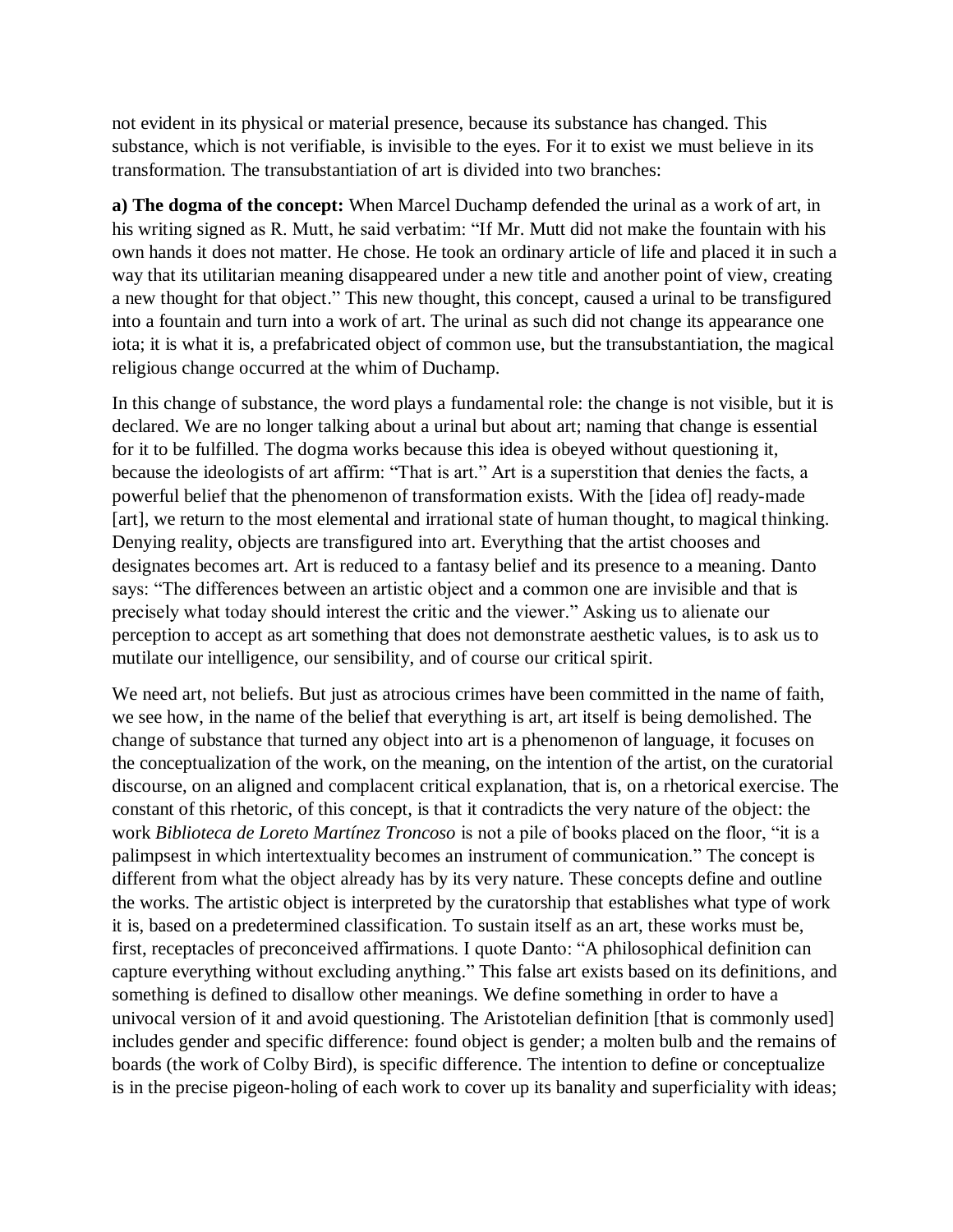it is a rhetorical disguise for the emptiness of creation and the lack of talent. We cannot pragmatically refer to the object found as trash; that object [in and of itself] is what threatens to limit the curator's speech, and for him the tangible reality does not exist. That object, although it does not seem so, is "art," and asks us to submit our reason to that dogma. The texts [displayed with the objects] are never critical; rather, they are didactic texts of the philosophical schools that protect this trickery. According to a survey by Columbia University, Arthur Danto's texts are among the most read by students and experts. The reason, they explain, is that they do not analyze the works; they simply try to educate viewers and tell them why philosophy considers that "art," although apparently it is a common and ordinary object. Art can undoubtedly trigger philosophical ideas, but it is not these that create the works of art.

If, as Gadamer says, language is the medium in which comprehension is carried out, what curators, artists, and critics do serves as the vehicle that gives existence to these objects as art through a pseudo-philosophical language or jargon. In other words: these works are first and foremost a succession of adjectives and quotations. According to Arthur Danto, "to see an object as art requires something that the eye cannot give, an atmosphere of theory." A work is legitimized by citations of Adorno, Baudrillard, Deleuze, or Benjamin. The works exist for a theoretical and curatorial discourse, denying all logical reasoning. This art refuses critical thinking, and demands that it be interpreted within the coordinates that accept it as art. It is the belief in a fact through ideas: we do not have to see the miracle—it exists if we believe in it and are able to articulate it with definitions and concepts. We do not have to see the work: it exists if we believe in what they have already written about it. The works exist for philosophy, for rhetorical speculation, for their dogmas, not for art itself.

**b) The dogma of the infallibility of meaning:** Everything that the curator places in the museum room has meaning and significance. The ontological values attributed to the work are *a priori* and arbitrary. Everything has meaning in the assumption that everything is art, and as such, it should have a reason for being. The point is that this meaning is arbitrary because the object itself is arbitrary. The works, lacking an aesthetic value that justifies them as art, need to be awarded a philosophical value, usually derived from the fact that in all works there is an intention of the artist that is good in the moral sense. What the artist does, starting with the action of urinating in public (a performance of Itziar Okariz, among many others who also do it), has a good intention—it is an irony, a denunciation, a social or intimate analysis, and the curator adds to that intention a meaning that reinforces the arguments of the work as art.

Within these parameters, anything can have an intention and a meaning. For example: the work of Santiago Sierra, a pornographic video titled *Los Penetrados*, "is a serious critique that reflects on the exploitation and exclusion of people, and generates a thoughtful debate about the structures of power" (or at least that's what the Spanish Ministry of Culture claims). If the public before the work or the performance affirms that it does not communicate or demonstrate such a meaning, then the public is wrong, because the artist, the curator, and the critic have a culture, a special sensitivity, a metaphysics and a demiurgic creativity that allows them to see what is not evident or verifiable. The fictitious values of the work are unquestionable and infallible. Seeing art in these objects means following the phrase of the theologian Jacques Maritain: "Let us not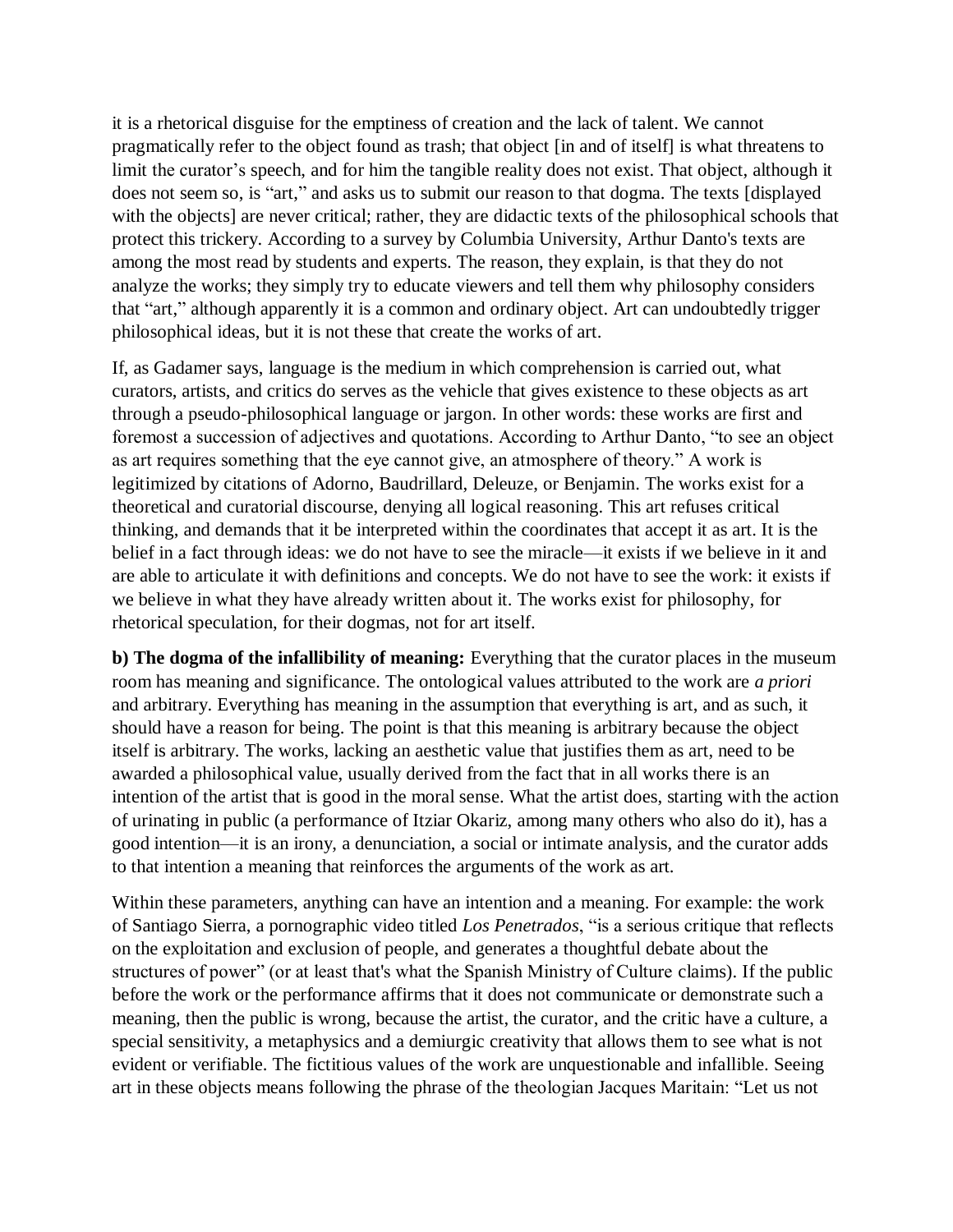observe reality with physical methods, let's do it with the pure spirit." That is, to see the work we must renounce both our perception of reality and our intelligence, and submit to the dictatorship of faith. Under a kind of religious or magical influence, we are asked to see what is invisible to others. This meaning becomes superior and gives a value to what has no inherent worth, and what is more, gives an intellectual status to those who join the invisible miracle. The consciousness of reality gives way to the phantasmagoria of metaphysics, and superstition takes the place of reason.

#### **THE DOGMA OF THE BENEVOLENCE OF MEANING**

In all the works that I mentioned in the previous sections, one notices that art has been converted into [an activist enterprise] that profits from the ignorance of the State. The works, which physically appear unintelligent and devoid of aesthetic values, have great moral intentions. The artist is a messianic preacher, a Savonarola who tells us from the white cube of the gallery what is good and what is bad. It is curious that such works that determinedly assassinate art are also obsessed with saving the world and humanity. Empty of aesthetics but wrapped in great intentions, these works defend the environment, make critical statements on gender, denounce consumerism, capitalism, and pollution. Everything a television news program schedules is a theme for an anti-art work. However, its level does not exceed that of a secondary school newspaper. These works are not only superficial and childish; they also demonstrate a complicit submission to the State and the system that they falsely criticize. Theirs are politically correct denunciations. These works, supposedly rebellious, are carried out in the comfort and protection of wealthy institutions and with the support of the market. Hence, they make criticisms in a tone that does not displease the power or the oligarchy that sponsors them. This would not go further than superficiality, if it were not that in many cases, they engage in irresponsible practices that do more harm than they denounce: staging interventions with women who suffer violence, while lacking psychological and sociological methodology (work by Lorena Wolffer), ecological installations that waste materials and mistreat animals (work by Ann Hamilton), works that pollute the environment (the work of Marcela Armas), false allegations that conceal state crimes and distort the historical truth to stay in the good graces of the Party (Teresa's work *Margolles*). Everything, of course, full of moral arguments.

Incredibly, these artists descend into the most elementary Manicheanism. They ask us not to see the work in its physical and real dimension, and to ignore the dangerous implications of its irresponsibility and servility. On the contrary, we must stick to their ideas, in this case morals, and as the intentions of these works are supposed to be socially benevolent, we must applaud them without analyzing them, without studying them, without even noticing, much less denouncing, the fact that they are worse than the evil they expose with childish or scandalous means. To say that Hannah Wilke's photographs with cancer are not art but a commercial derision of her own illness, is understood as an attack on feminism. *Seeing* the work becomes an attack against the social activism of the artist, against her Manichean vision of the world. Seeing, analyzing and questioning puts us on the side of the enemies of society. The artists of this false art parasitize institutions, sapping their resources, hiding in the shadowy borders that do not disturb power, while engaging in gallery activism, throwing tantrums as rebellion. Criticism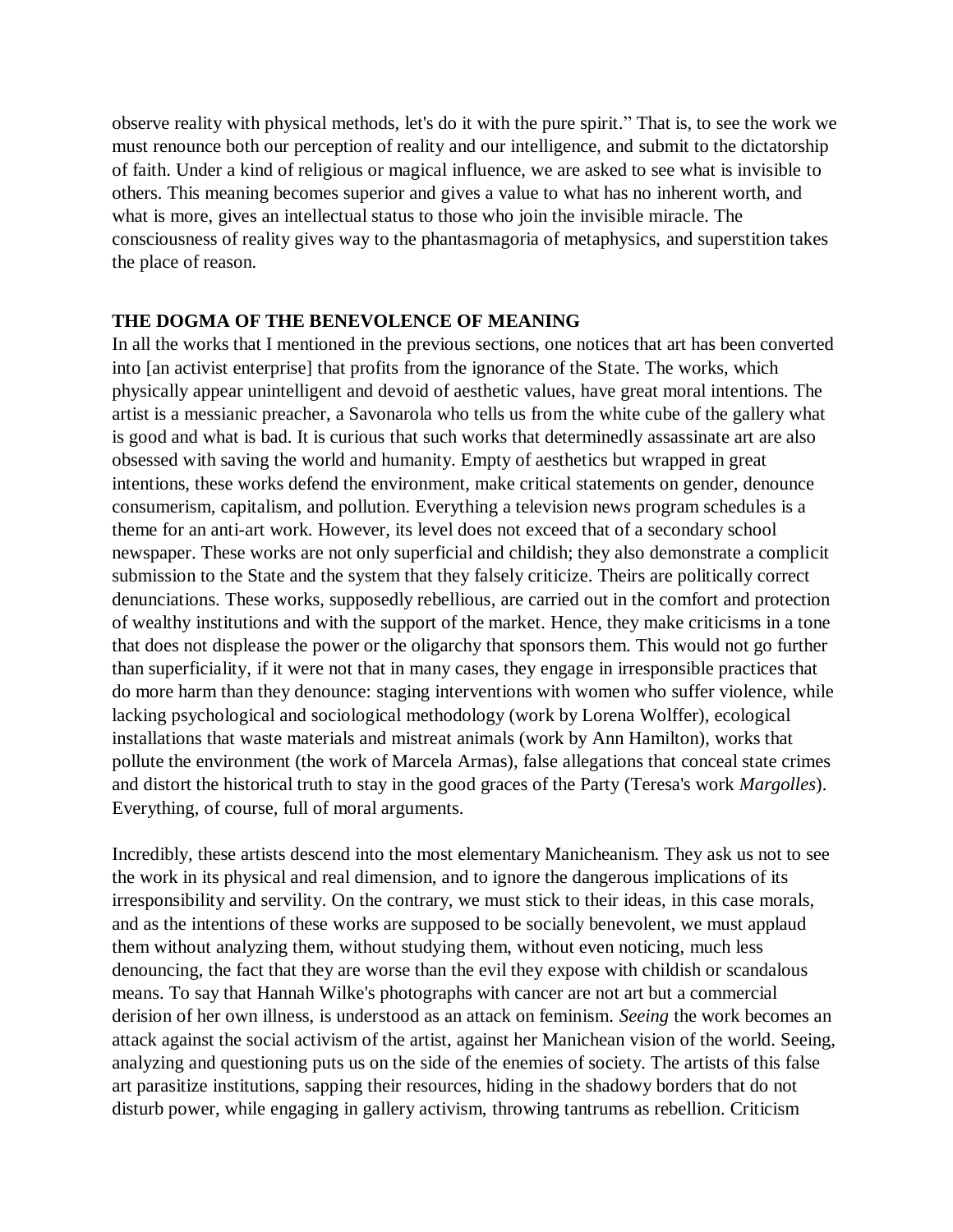stands in solidarity, lest they accuse her of being antisocial. And yes, the surrender gives its fruits: the one who flatters today, may be curating an exhibition tomorrow.

### **THE DOGMA OF CONTEXT**

The dogma of transubstantiation is also the dogma of context. The context is defined by the environment, the factors and the circumstances that surround and protect the work and that affect its art status. The context par excellence is the museum or gallery. The object ceases to be what it is the moment it crosses the threshold of the museum. The works that are displayed by its side, the exhibition area, the identification card, the curatorship, everything is coordinated so that an object without beauty or intelligence is art. In great art, the work is what creates the context. A collection of paintings makes a museum, a statue defines a square. The museum, when housing works, tells us that they have extraordinary characteristics, and that for their aesthetic value, their cultural and historical contribution, they must be safeguarded and ordered to be conserved and exhibited to society. The museum *makes* art by association and then puts that "knowledge" before the people.

With this frame of reference, it is assumed that everything inside the museum is art and that is what contemporary works of art prey on. While the museums of true art create their collection with works that are still art even outside its walls, this false art called contemporary requires those walls, that institution, that context to exist in the eyes of the public as art. These works do not show extraordinary characteristics, and they need the context to assign them those characteristics. They take things from everyday life, like found objects, make installations with office furniture or sound installations with street noises, and the museum creates the atmosphere so that these objects that are literal replicas of everyday life [that has] become something different. Faced with the impossibility of being something else, of creating and of portraying a reality the objects do not have, the context gives them the difference that the artist does not achieve. It is in a museum; therefore, it is something with value. Context has the capacity to transform objects: if a merchant puts a spectacular advertisement on the street, it is advertising; but if Jeff Koons or Richard Prince appropriate the same ad and expose it in a museum, it is art. The purpose of the invention of the context is to give these pieces and objects an artificial position of art that they do not have outside the enclosure or the exhibition area. Ready-mades, common and current objects, interventions or appropriations, things that do not appear in any way exceptional, require an even larger, more striking, more regulated and limited framework to distinguish themselves, attract attention and justify their price. The dogma of context is a trap, a way of disguising the fatal situation of requiring the museum room to exist as art.

Adorno, as well as Malévich, disdained the great museums like the Louvre, called them cemeteries, and predicted their destruction, but neither imagined that contemporary works could not exist without the walls of the museum. For that reason, in the definition of context, in addition to the place we must also consider the works with which contemporary pieces are surrounded so they will be regarded as art. In the Reina Sofía Museum in Madrid, the permanent collection includes engravings by Goya. This creates context and tells the public that a trash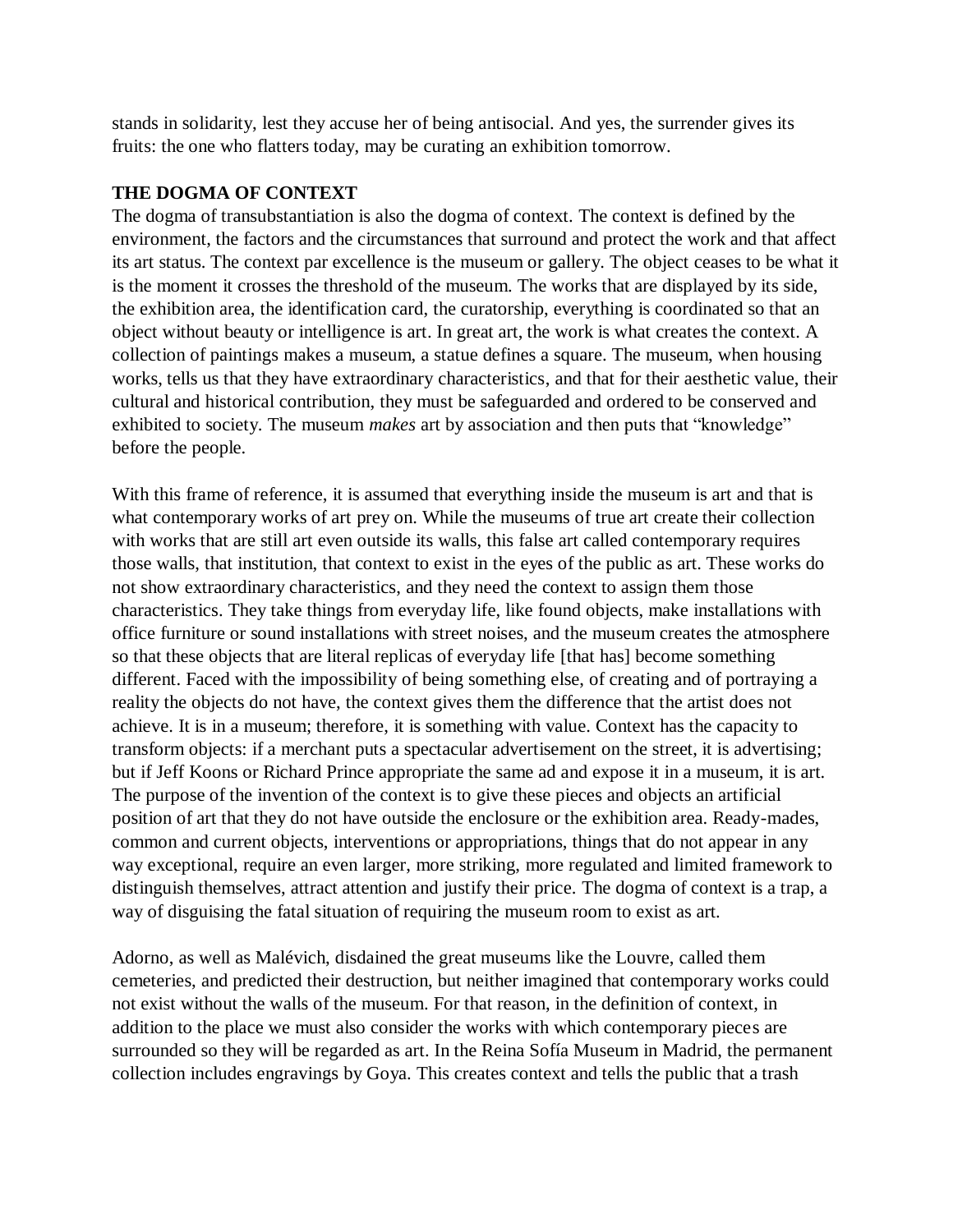installation is just as much art as are Goya's engravings, that a video of a performance by Esther Ferrer is just as much art as are Goya's engravings. That is what they call "creating dialogues."

Now, if contemporary art was born as a rejection of academies, if great art is for its flag-bearers a symbol of backwardness and does not motivate the interaction of the public, what is the need to relate to works by Goya or Velázquez? The context [provided by those works] enables [works of contemporary art] to consecrate themselves in museums and in the market. Creating this type of context serves to confer on a plastic bag installation of B. Wurtz the quality of a masterpiece. Here the search for the ephemeral, the recovery of the everyday object, and the change in the uses of the museum collapse before the evidence: they fear being ephemeral, they do not want to be perceived as everyday objects; they want, like great art, to be extraordinary and do not want to change the uses of the museum; rather, they want those uses to be subject to their needs and to elevate their foolishness. In the Guggenheim Museum, the artist Tino Sehgal asked to empty the rooms to put on a performance that basically consisted of two people hired to be kissing on the floor when a spectator entered. In this case, the work is not the work but the context [is the work]: the museum, its spectacular empty rooms, the architectural space, the Guggenheim as a showcase at the service of the artist. If these actors kiss in a subway station or in Central Park, the work simply does not exist. The curator's argument is a document that can be kept in an illustrated book with the photograph of the couple kissing. That is why contemporary artists are addicted to the museum: it is impossible to value and exhibit their art beyond its limits. What would remain of contemporary art with the museum without Malraux's walls and the Malévich museum, the one that burns in flames thanks to a liberated society that seeks to get rid of the past to make way for a living art? Absolutely nothing.

### **THE DOGMA OF THE CURATOR**

The curator's speech is market discourse, the curator is a salesman. The product, that is, the artist, can change; the seller, on the other hand, is immovable. For the 2007 Venice Biennial, the Spanish pavilion was assigned to the curator Alberto Ruiz de Samaniego. When questioning who would be the four artists that would make up the pavilion, he was blunt: "One of the problems of art is the fetishism of names. I try to work with projects to which names can be incorporated, and that is why I have selected artists who come close to the postulates I have commented on." The attitude of the curator Ruiz de Samaniego is no exception; on the contrary, it is the norm. By turning art into rhetorical speculation and theory, by reducing it to a discursive construction, the artist leaves his place as creator to hand it over to the theorist, to the curator. The curator is the one who dictates the theme of the exhibition, how it will be mounted and who will integrate it. In the brochures of the exhibitions the artists are no longer mentioned. Now the name of the curator is put first and it is specified that it is a project under the guidance of such and such an expert. If the name of the artist is not relevant to a curator, it is because the intellectual support of these works is provided by him and in practical terms, as the work can be whatever it is, what matters least is who makes it. The important thing is who directs it, who theorizes it, and that these theories are the structure of the work.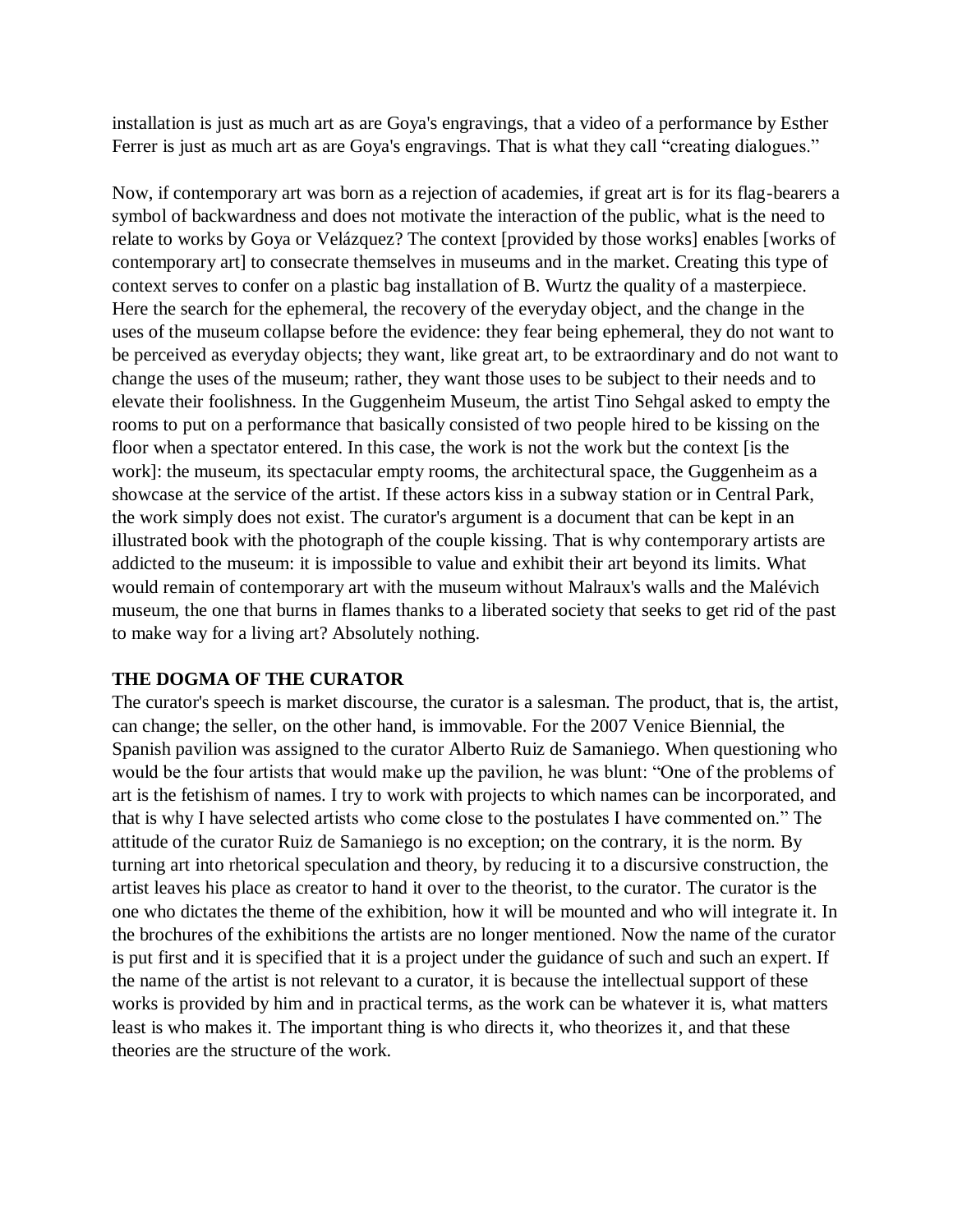This format is a sensational trap, it is the door to destroy the artist, so that he ceases to exist as a person and as a creative figure. Because if the artist is the creator of art and art no longer requires creation, then it does not require the artist either. The difference between the Latin *ars* and the Greek *téchne* was established to give a more intellectual dimension to the creation, to emphasize that it is not only manual skills, that an artist is a being who meditates and raises his own theories and proposals, and that this translates into his work. Every work has behind it a method, that is, an ordered thought with a clear objective. Despite the doses of inspiration that an artist may have, the work is raised and solved through a method. This refers, of course, to the art that artists do, to painting, to sculpture, to drawing, to printmaking, in short, to real art. This art requires a museographer, an advisor who participates in the montage with his knowledge, but not someone who dictates to the artist how the work should be. That is why the curators refuse to exhibit great art, because such works do not need them there, since their rhetoric, their power, is sufficient.

For the figure of the curator to have authority, it must be over works of this false art that is called contemporary. The other art, the true one, does not require it, because the work of the artist is not the theoretical discourse of the work; the work demonstrates itself, and it does not need a theorist to give it intellectual sustenance and substance because it is already implicit. In other words: the ideas are resolved by the creator in the work.

## **THE DOGMA OF THE OMNIPOTENCE OF THE CURATOR**

Contemporary art allows, like no other genre, an exceptional opportunity for the curator: his ideas are more important than the artist, the work itself, and therefore the art. It is a perfect relationship: curators are rhetorically incontinent, have a visceral need to generate the most unlikely texts for the works. The pinnacle of this relationship is that the work allows it because, as it is practically nothing, then anything whatever can be said of it, any text, however disproportionate it may seem, can be imposed on the work. Writing speculative and rhetorical texts about drawings by Egon Schiele has a limit, no matter how much imagination and baggage is employed and emptied. The work says it all, it is itself imposing, and there will be no words that surpass it. Whatever the critic or the expert says, he does it at his own risk, because the work is compelling. The descriptions, the theories, although they go far, never do as much as the work. It is the limitation of the critic, the theorist, the historian. Great works are bigger than their texts.

But that does not happen with contemporary art. Curators are omnipotent and take over the work, because their texts create them. They give meaning to some sticks with splattered paint by Anna Jóelsdóttir, describing [them] as "a metaphorical vision of the narrative of painting that establishes an abstract dialogue to break with logical representation." In this way, they are no longer painted sticks lying on the floor, but a "representation of the chaos that the artist has experienced." The work acquires that dimension with a descriptive text, but this only happens to works of false art without realization, without technique and without talent. The curator is aware of the artist's dependence, of the fragmented state in which the work lives without the curator's protection. And he exploits it. He owns the works. It is a phenomenon that happens in biennials as well as in museums and galleries. The obedient, submissive, and undisclosed artists stick to what the curator orders. This obedience means little; the work is always irrelevant; the work can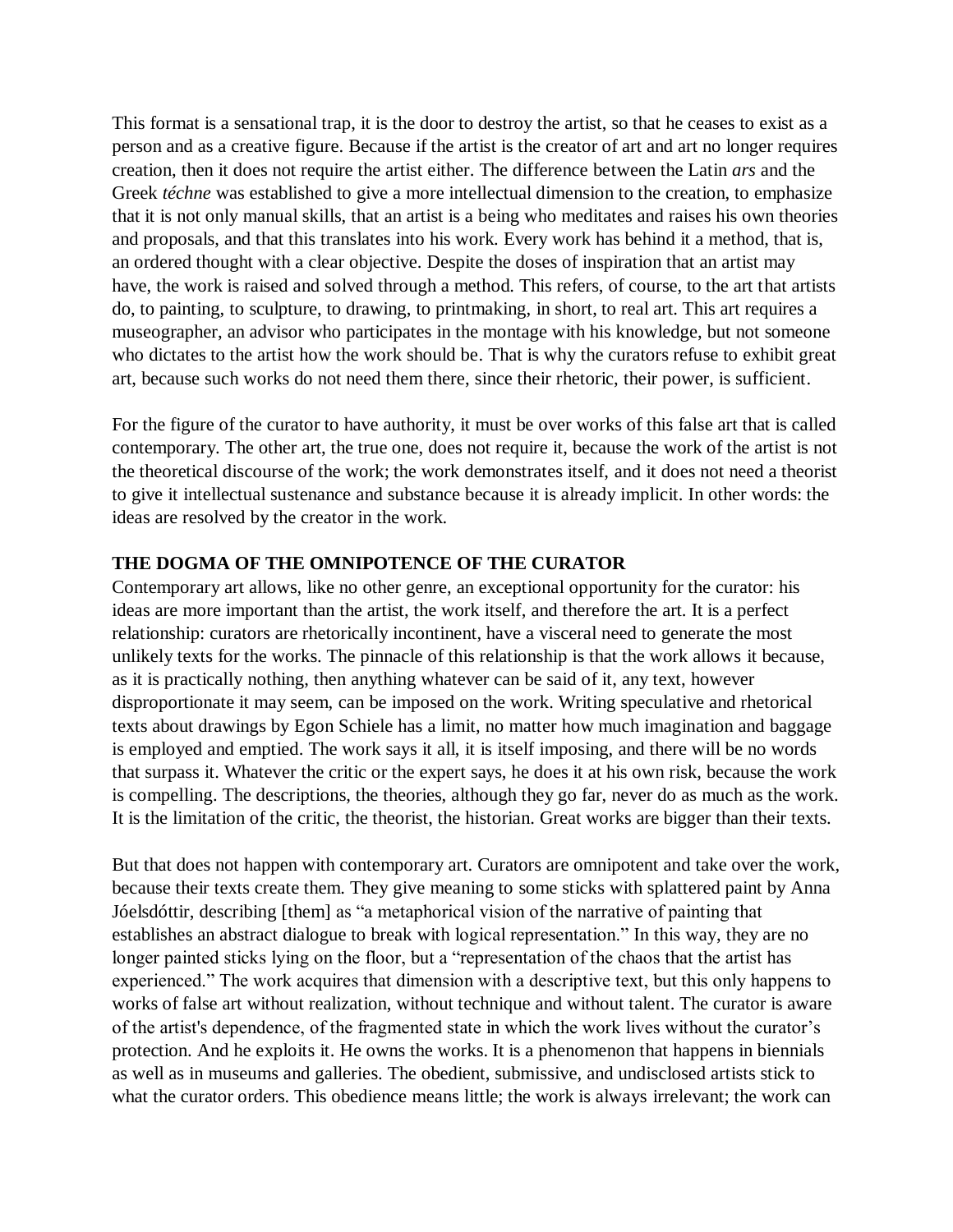be anything, because it is, in the end, an excuse, a procedure for the curator to exercise his power as a demiurge and with rhetoric turn those objects into something that they are not. In the assembly of the work, the curator's speech materializes and it is his conceptual and megalomaniac boast that decides to deliver a room of fifty square meters to a banana peel on the floor or to some yogurt containers on the wall (Gabriel Orozco in the MoMA). It makes the work behave in space as he decides, because the work lacks a demonstrable value outside the curatorship: it is garbage or everyday things, but the transubstantiation that begins with the choice of the object is a miracle consecrated by the curator. The artist is irrelevant to the montage. If the general vision of the work is of the curator, and the montage responds to that vision, the artist is not important, not even necessary. You [the artist] can leave your items and return to see the result on the day of the exhibition. This gives the curator the power over the work, the meaning, and the space. The artist stops working for the work and starts doing it for the curator.

### **THE DOGMA OF "EVERYONE IS AN ARTIST"**

Of all the dogmatisms that have been imposed to destroy art, this is the most pernicious. Democratizing artistic creation, as Beuys asked, democratized mediocrity and turned it into the identity marker of contemporary art. Not everyone is an artist, nor does studying in a school make us artists. Art is not infused [or inspired], art is the result of working and dedicating oneself, of spending thousands of hours learning and forming one's own talent. We are sensitive to art, but between that point and being artists and creating media art is a chasm. This dogma started from the destructive idea of ending the figure of genius, and has a certain logic, because, as we have seen, geniuses—or at least talented artists with real creativity—do not need curators. However, its consequences are felt in a very different field. Genius is not a myth. Education trains geniuses. Talent plays a part, but rigorous training and systematic work make the standards and results of talent higher, and consequently the artist's craft and artistic level improves. We have had, and still have talents that can be called great: what is the intention behind demeaning them by generalizing and equalizing all people? Uniformity and equalization is the communism of art: it is the obsession that does not highlight what is really exceptional, in order to create a mass idea in which the only highlight is ideology, not people.

The central figure of this false art is contemporary art itself, not its artists. Never before in the history of art have there been so many artists. With the invention of ready-made art, ready-made artists emerged. This idea that demeans individuality in favor of uniformity is destroying the figure of the artist. In the figure of the genius, the artist was indispensable, and his work irreplaceable. Today, with the overpopulation of artists, all are dispensable and one work is replaced with another, because they lack singularity. The works in their ease and caprice do not require special talent to be made. Everything the artist does is susceptible to be art—excrements, fetishes, hysterias, hatreds, personal objects, limitations, ignorance, illnesses, private photos, internet messages, toys, and so on. Making art is a pretentious and egotistical exercise. The performances, the videos, the facilities with such overwhelming obviousness are pieces that in their immense majority appeal to the lowest standard of effort, and in their creative nullity they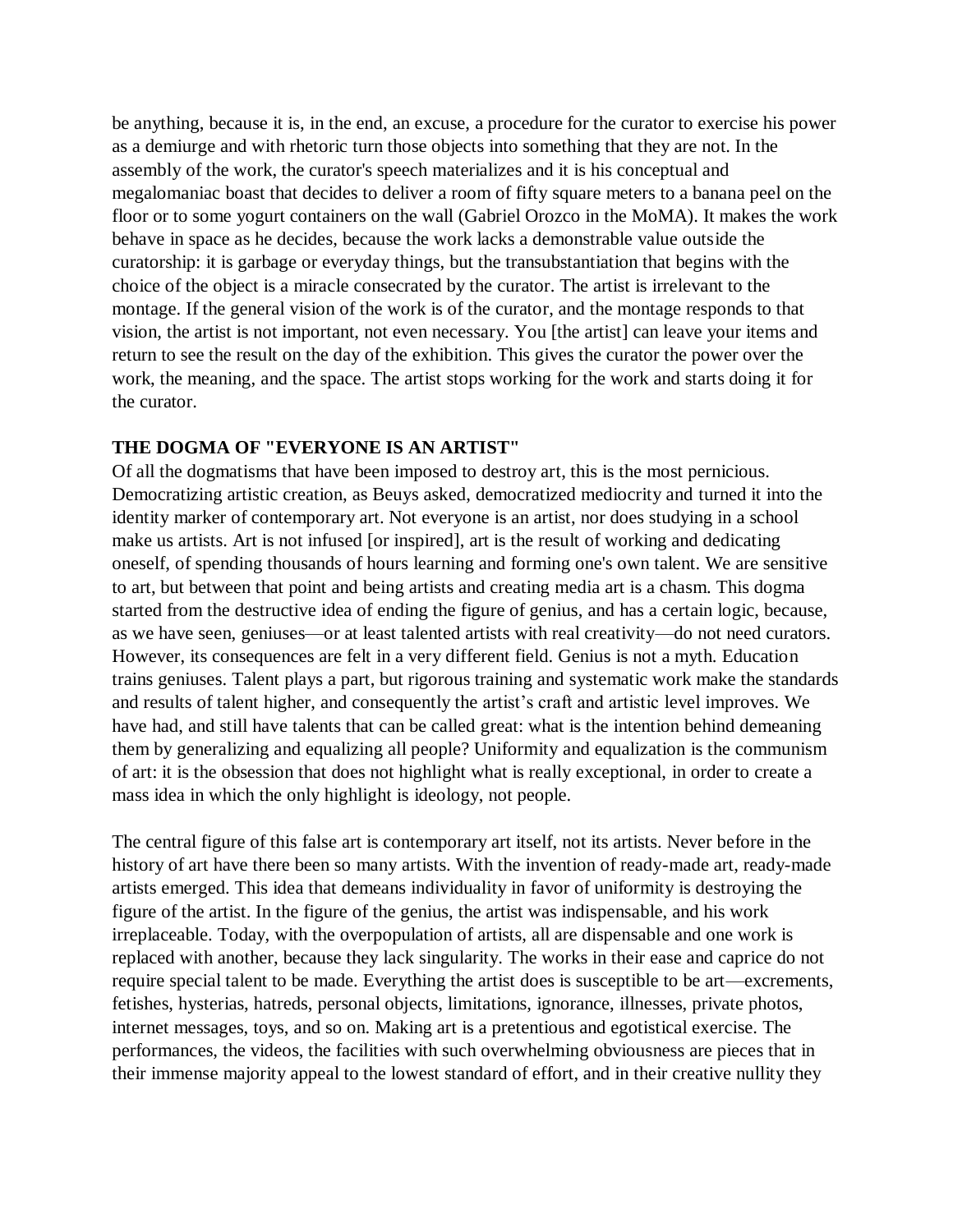tell us that they are things that anyone can do. That possibility, the "anyone can do it," warns us that the artist is an unnecessary luxury. There is no creation; therefore, we do not need an artist.

And what to do when we have an unprecedented overpopulation? Giving everyone the status of an artist does not bring art closer to people, it detracts from it, it banalizes it. Every time someone without merit and without real and exceptional work appears, art decreases in its presence and conception. The more artists there are, the worse the works are. Collective exhibitions, crammed with objects that are confounded with videos and audios, are uniformly mediocre. Art fairs, with immense areas of repetitive works in their inferior intelligence and emptiness, are no better.

The artist, to make matters worse, has become a low-ranking jack-of-all-trades. He touches all the areas because he is supposed to be multidisciplinary and does everything with little rigor. If he makes video, he does not reach the standards that they ask for in the cinema or in advertising; if he does electronic works, he does not even do what an average technician does; if his work is involved with sounds, it does not even reach the level or experience of a DJ. It is assumed that if the work is contemporary, art does not have to reach even a minimum range of quality in its realization. And if the work *is* done with quality, like the advertising objects of Jeff Koons, it is because it is made in a factory. This multitude of artists either do not do the work themselves, or are unable to do it well. Let the craftsmen do; *they* are dedicated to thinking. The reality is that, since their works are not art, the supposed creators are not artists. There are no artists without art. If the work is obviously easy and mediocre, the author is not an artist. Assumedly, artists do extraordinary things and demonstrate in each work their status as creators. Neither Damien Hirst, nor Gabriel Orozco, nor Teresa Margolles, nor anyone else on the immense and daily-growing list of people like them, are artists. And this is not what I say, this is what the works say. Let your work speak for you, not a curator, not a system, not a dogma. Artists' work will tell if they are artists or not, and if they do this false art, I repeat, they are not artists.

### **THE DOGMA OF ARTISTIC EDUCATION**

Let's start with the situation of this school, La Esmeralda. They only give them three semesters of drawing, something they call two-dimensional, which should be painting, and threedimensional, which should be sculpture. This is less than the minimum time required by these disciplines. They give them one of photography and one of video, believing that with that the students become video artists. In the University Center of Cinematographic Studies (CUEC), however, mastering a camera takes five years of training and a demanding admission test. With these brief bases, the supposed artists go into the production and conceptualization of the work, which is the most important part of the teaching they receive. How can they be producing if they just took a few classes? With a curriculum such as the one they have here—with teachers who go on television to show their hatred of painting (and despite that, still give painting classes), and with a direction that clearly adapts education to fashions and to the market—there is no sense in students coming to study at La Esmeralda. If they want to be real artists—to be able to paint, draw, sculpt or make prints—they cannot learn, with the depth and rigor necessary, if it is with this school format.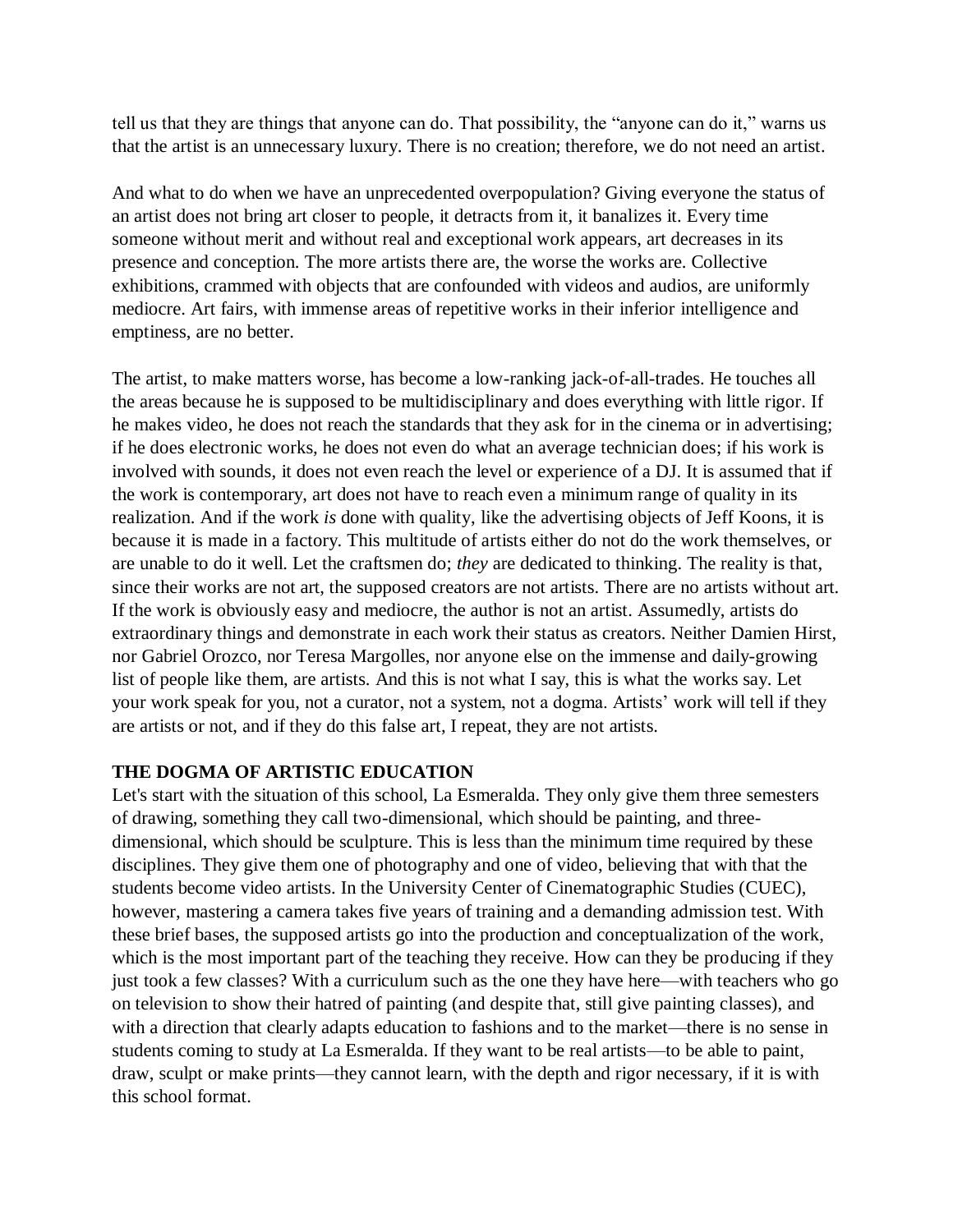For others, those interested in VIP art—video, installation, performance—this school is superfluous, because when analyzing the teaching staff, I do not see the stars of media teaching. And those who already consider themselves artists do not teach them what they should know. With the false pretense that they are already artists, the only thing that is required of them is an official role that gives them access to scholarships, learning how to fill out grant requests, and knowing who is who among the curators, museum directors, gallery owners, etc. Nor is it necessary to study theory and curatorial jargon, since the rhetoric of the work is in the hands of the curator. The artist has only to designate something as art, as Arthur Danto already said: "artists leave philosophers the job of thinking about the work."

Self-criticism, which is fundamental in any process of artistic creation, does not exist with this ideology. Anything that the student does is immediately accepted as art, be it a table full of rotting food or toy carts. The paternalistic pedagogy of non-frustration prevents the work from being examined, corrected and, as it should be in most cases, rejected. These forms of expression are a fad, and a school cannot sacrifice a complete curriculum only to be at the level of the galleries that offer these anti-art works. It has been an enormous irresponsibility and an attack against artistic education that the fundamental subjects of the plastic arts were reduced to the minimum to dedicate more hours to teach "conceptualization of work," the ability to make speeches about the objects that they produce. The obsession of this anti-art with producing ephemeral works, with exhibiting disposable works, cannot be applied in the formation of people. This school is forming throw-away artists, because when such trends happen they will not have in their hands a solid formation they can move forward with. Education is an existential decision; it is a life project, and the direction of this school is playing games with that. The students are losing valuable time in their lives and they are being cheated.

Conceptualizing and generating all kinds of rhetorical discourses does not produce artworks. Instructing others to do the artworks does not make us artists. *Ideas are not art*. Due to the distance I have as an observer of this phenomenon, I can appreciate the damage that is done to art, the disillusionment that the public experiences with these works; but what annoys me most is to see that students receive an education that is submissive to the market, an education that frustrates the talented and excites the mediocre. That is something that those who made the decision to change the curriculum will have to take responsibility for one day. This school has a social and humanistic responsibility that it is perverting in the name of the dogmatism of an ideology. The utopia has been realized: all are artists, the abyss of stupidity opens as wide as infinity. There is room for everyone.

#### **CONCLUSION**

The philosopher Michel Onfray says in his book *La fuerza de existir* (*The Force to Exist*): "Galleries of contemporary art exhibit with complacency the defects of our time." This misnamed art is a defect of our time and, as such, it means a setback in human intelligence. The endemic contempt for beauty, the persecution that has been mounted against talent, the contempt for techniques and manual work, are reducing art to a deficiency of our civilization. It is not